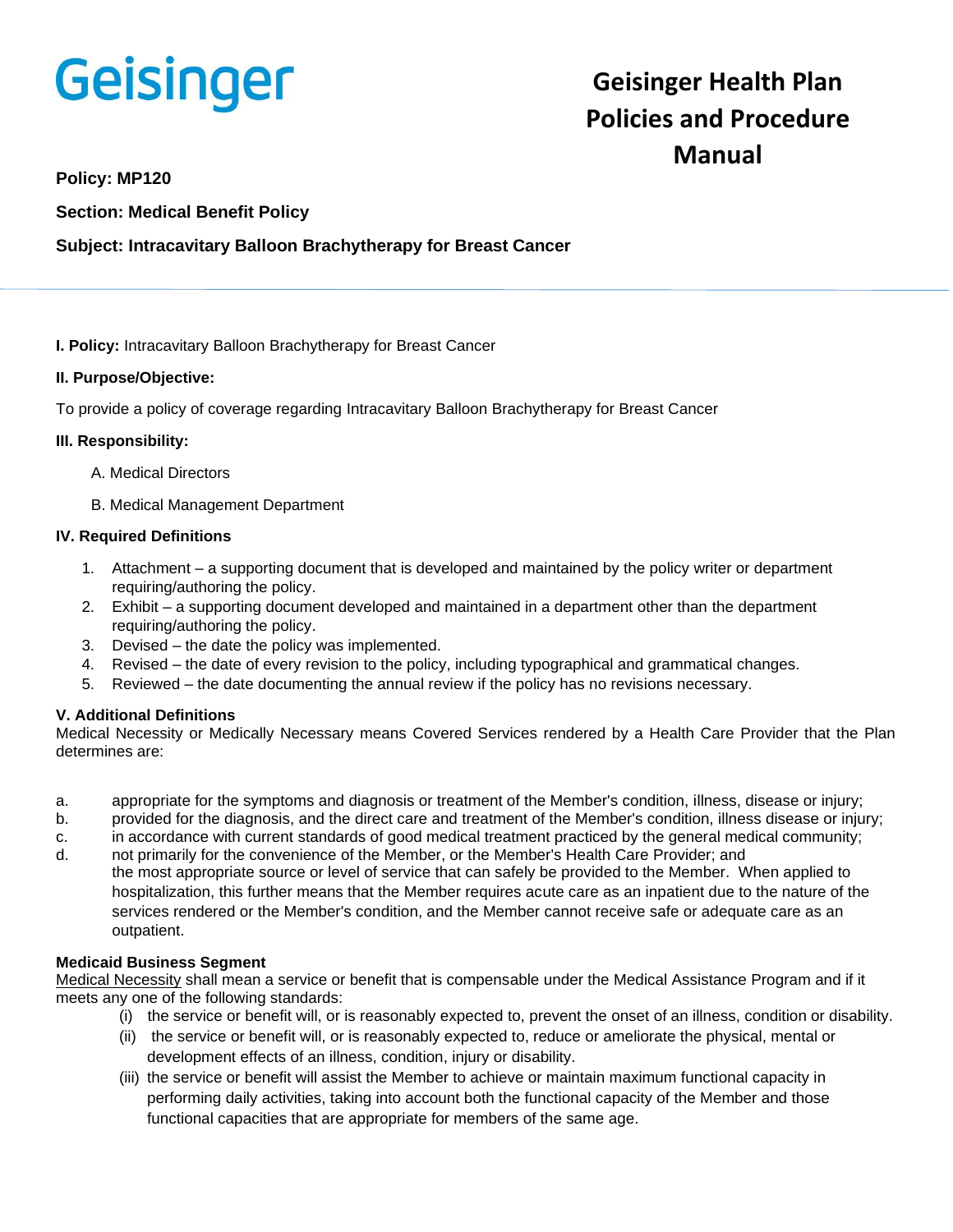#### **DESCRIPTION:**

The MammoSite® Radiation Therapy System is a minimally invasive method of delivering internal radiation therapy following a lumpectomy for breast cancer. A small balloon catheter is inserted inside the tumor resection cavity. A tiny radioactive seed is inserted into the balloon and delivers the radiation therapy. This focuses the radiation dose on the area of the breast at highest risk for tumor recurrence.

The Axxent Electronic Brachytherapy System uses disposable miniature X-ray radiation sources to deliver electronically generated ionizing radiation directly to tumor beds. Electronic brachytherapy is intended to minimize exposure of the patient's healthy tissue to unnecessary radiation.

#### **INDICATIONS:**

The MammoSite Radiation Therapy System may be used independently as the sole monotherapy or as a brachytherapy boost in conjunction with whole-breast external irradiation following breast-conserving surgery.

MammoSite breast brachytherapy may be used as a sole monotherapy when **all** of the following criteria are met:

- 1. following breast conserving surgery with surgical margins free of tumor; **AND**
- 2. the pathology is identified as Stage 0, I, or II (stage II tumors 3cm in diameter or less); **AND**

histologically confirmed ductal carcinoma in situ or invasive adenocarcinoma of the breast; **AND**

- 3. no more than 3 positive axillary nodes
- 4. is 45 years or greater in age for invasive carcinoma and 50 years or older for ductal carcinoma in situ when accelerated partial breast irradiation is being used as the sole form of radiation therapy in lieu of whole breast irradiation
- 5. The sentinel lymph node is negative

#### **CONTRAINDICATION:**

The MammoSite Radiation Therapy System is contraindicated for patients in which the tumor location is in an area of insufficient tissue (i.e. inadequate device to skin ratio).

#### **EXCLUSIONS:**

The Plan does **NOT** provide coverage for the use Electronic Brachytherapy for any indication because it is considered **experimental, investigational or unproven.** There is insufficient evidence in the peer-reviewed published medical literature to establish the effectiveness of this technology on health outcomes when compared to established tests or technologies.

Note: A complete description of the process by which a given technology or service is evaluated and determined to be experimental, investigational or unproven is outlined in **MP 15 - Experimental Investigational or Unproven Services or Treatment.**

#### **CODING ASSOCIATED WITH :** Intracavitary Balloon Brachytherapy for Breast Cancer

*The following codes are included below for informational purposes and may not be all inclusive. Inclusion of a procedure or device code(s) does not constitute or imply coverage nor does it imply or guarantee provider reimbursement. Coverage is determined by the member specific benefit plan document and any applicable laws regarding coverage of specific services. Please note that per Medicare coverage rules, only specific CPT/HCPCS Codes may be covered for the Medicare Business Segment. Please consult the CMS website at* [www.cms.gov](http://www.cms.gov/) *or the local Medicare Administrative Carrier (MAC) for more information on Medicare coverage and coding requirements.*

- 77263 Therapeutic radiology treatment planning; complex
- 77290 Therapeutic radiology simulation-aided setting; complex
- 77300 Basic radiation dosimetry calculation, central axis depth dose calculation, TDF, NSD, gap calculation, off axis factor, tissue inhomogeneity factors, calculation of non-ionizing radiation surface and depth dose, as required during course of treatment, only when prescribed by the treating physician.
- 77370 Special medical radiation physics consultation
- 77470 Special treatment procedure (eg, total body irradiation, hemibody radiation, per oral, endocavitary or intraoperative cone irradiation)
- 77761 intracavitary radiation source application; simple
- 77762 intracavitary radiation source application; intermediate
- 77763 intracavitary radiation source application; complex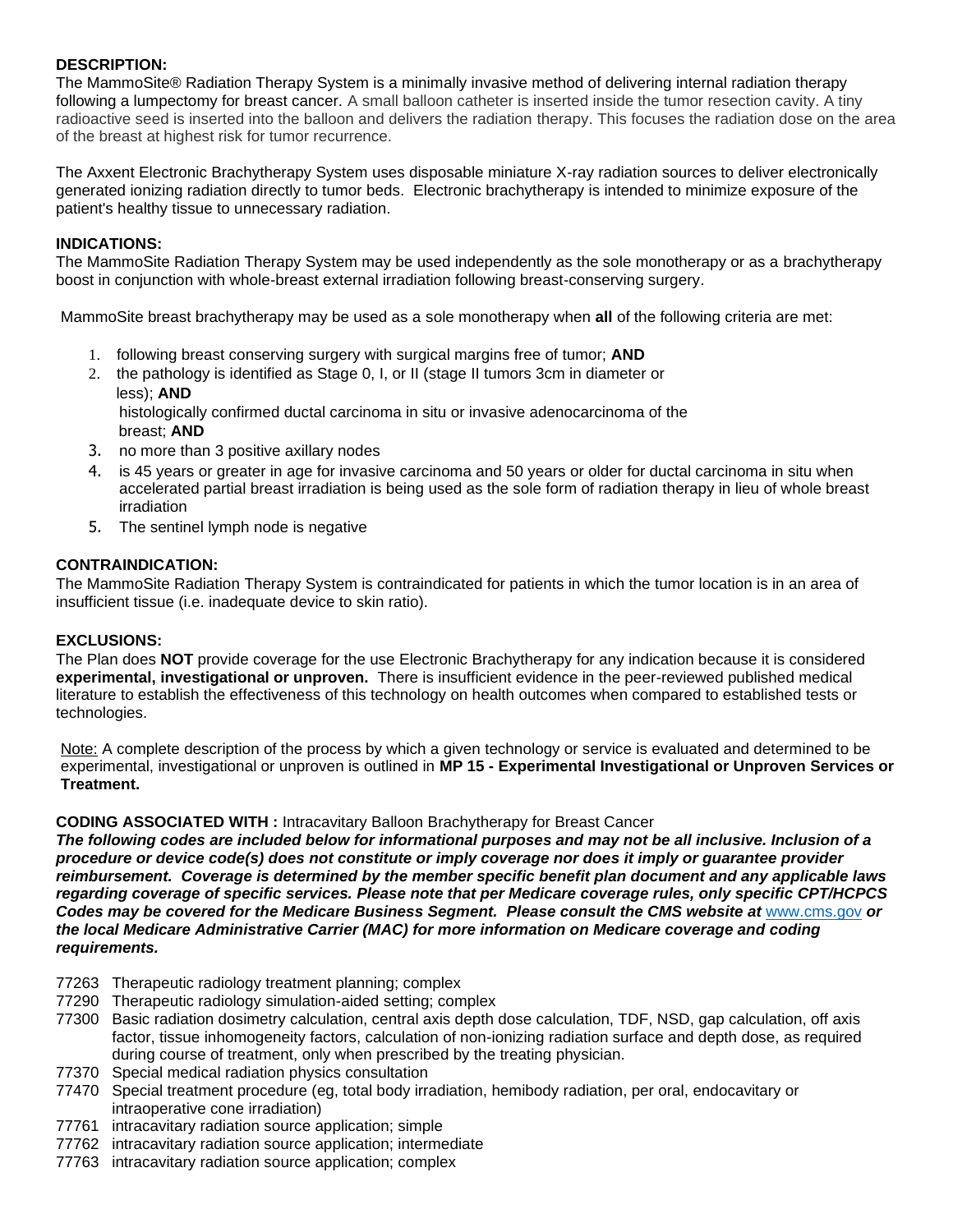- 77770 remote afterloading high dose rate radionuclide interstitial or intracavitary brachytherapy, includes basic dosimetry, when performed; 1 channel
- 77771 2-12 channels
- 77772 over 12 channels
- 77767 remote afterloading high dose rate radionuclide skin surface brachytherapy, includes basic dosimetry, when performed; lesion diameter up to 2.0 cm or 1 channel
- 77768 remote afterloading high dose rate radionuclide skin surface brachytherapy, includes basic dosimetry, when performed; lesion diameter over 2.0 cm and 2 or more channels, or multiple lesions
- 19296 Placement of radiotherapy after loading balloon catheter into the breast for interstitial radioelement application following partial mastectomy, includes imaging guidance; on date separate from partial mastectomy 19297 concurrent with partial mastectomy
- 19298 Placement of radiotherapy after loading brachytherapy catheters (multiple tube and button type) into the breast for interstitial radioelement application following (at the time of or subsequent) partial mastectomy
- 19499 Unlisted procedure, breast
- C9726 Placement and removal (if performed) of applicator into breast for radiation therapy
- A4650 Implantable radiation dosimeter, each
- A4648 tissue marker, implantable, any type, each
- C9728 placement of interstitial device(s) for radiation therapy/surgery guidance (e.g., fiducial markers, dosimeter), for other than the following sites (any approach): abdomen, pelvis, prostate, retroperitoneum, thorax, single or multiple.
- 0394T High dose rate electronic brachytherapy, skin surface application, per fraction, includes basic dosimetry, when performed
- 0395T (E/I) High dose rate electronic brachytherapy, interstitial or intracavitary treatment, per fraction, includes basic dosimetry, when performed

Current Procedural Terminology (CPT®) © American Medical Association: Chicago, IL

#### **LINE OF BUSINESS:**

**Eligibility and contract specific benefits, limitations and/or exclusions will apply. Coverage statements found in the line of business specific benefit document will supersede this policy. For Medicare, applicable LCD's and NCD's will supercede this policy. For PA Medicaid Business segment, this policy applies as written.**

#### **REFERENCES:**

Winifred S. Hayes, Hayes Inc Online, Brachytherapy for Breast Cancer. April 2000. Update BRAC0201.14; 7/31/03.

Food and Drug Administration. FDA Talk Paper. FDA Clears New Device for Radiation treatment for Breast Cancer. May 6, 2002.

Zannis VJ, Walker LC, Barclay-White B, Quiet CA, "Postoperative ultrasound-guided percutaneous placement of a new breast brachytherapy balloon catheter", Am J Surg. 2003 Oct; 186(4):383-385.

Edmundson GK, Vicini FA, Chen PY, Mitchell C, Martinez AA., "Dosimetric characteristics of the MammoSite RTS, a new brachytherapy applicator", Int J Radiat Oncol Biol Phys. 2002 Mar 15; 52(4):1132-1139.

Keisch M, Vinici F, et. al., " Initial clinical experience with the MammoSite breast brachytherapy applicator in women with early-stage breast cancer treated with breast-conserving therapy", Int J Radiat Oncol Biol Phys. 2003 Feb 1;55(2):289- 293.

Edmundson GK, Weed D, et. al.,"Accelerated treatment of breast cancer: dosimetric comparisons between interstitial HDR brachytherapy, Mammosite balloon brachytherapy, and external beam quadrant radiation", Proceedings of the 45<sup>th</sup> ASTRO (American Society for Therapeutic Radiology and Oncology) Meeting.

Gittleman M, Vigneri P. et. al., " Clinical evaluation of the MammoSite breast brachytherapy catheter: an analysis of technical reproducibility, acute toxicity and patient demographics", Proceedings of the 45<sup>th</sup> ASTRO (American Society for Therapeutic Radiology and Oncology) Meeting.

ECRI, HTAIS Target Database.Intracavitary balloon brachytherapy for early stage breast cancer. November 2003.

Keisch > "Thirty Month Results with the MammoSite Breast Brachytherapy Applicator: Cosmesis, Toxicity and Local Control in Partial Breast Irradiation", Proceedings of the 46<sup>th</sup> ASTRO (American Society for Therapeutic Radiology and Oncology) Meeting. October 4, 2004.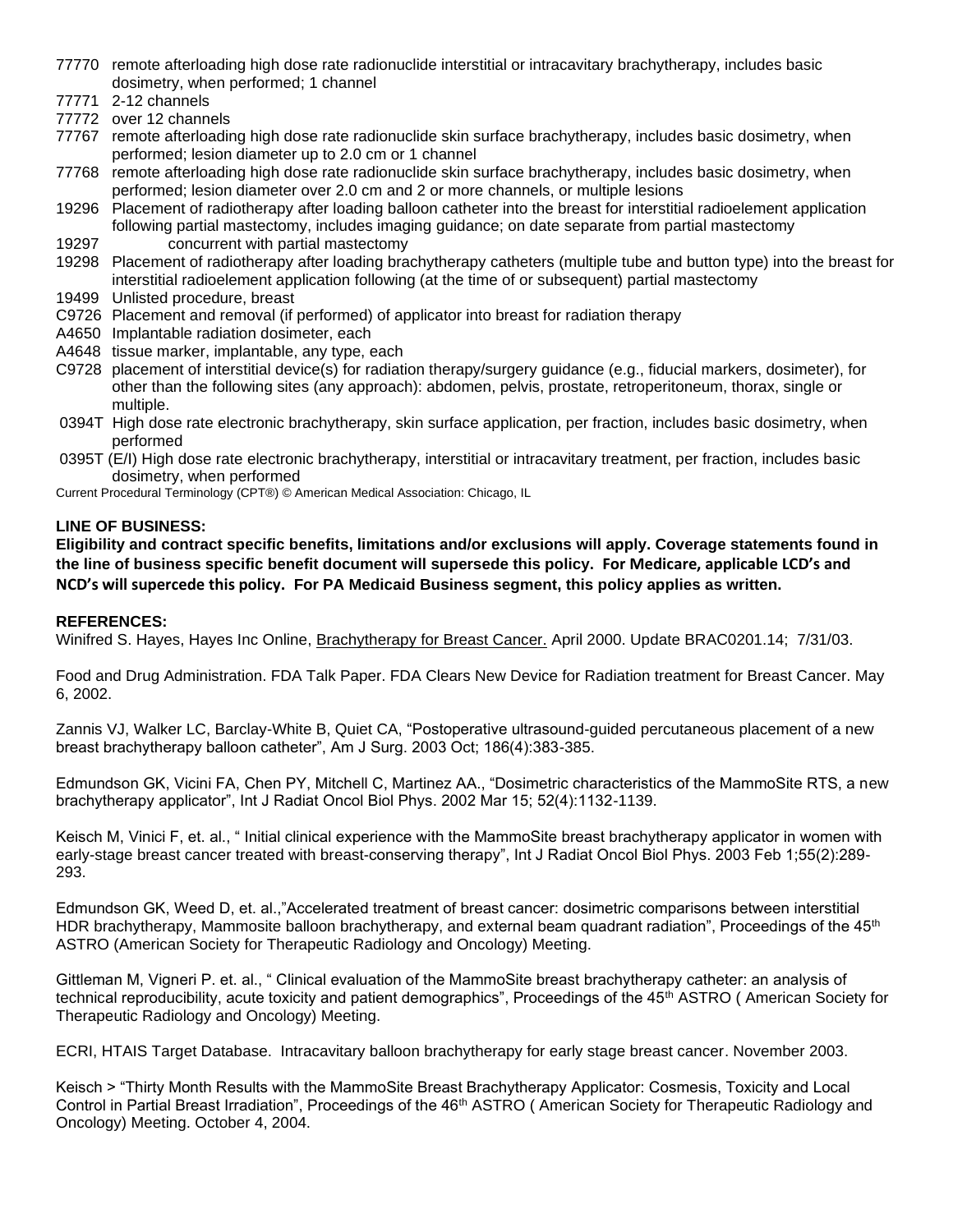Richards GM, Berson AM, Rescigno J, Sanghavi S, Siegel B, Axelrod D, Bernik S, Scarpinato V, Mills C. "Acute Toxicity of High-Dose-Rate Intracavity Brachytherapy with Mammosite Applicator in Patients with Early-Stage Breast Cancer." Ann Surg Oncol. 2004 Aug;11(8):739-46.

Gennari R, Perego E, Ballardini B, dos Santos G, Costa A. "Surgical Technique of mammosite RTS implant for Accelerated Radiation Delivery in Breast Conserving Surgery." J Exp. Clin. Cancer Res. 2004 Sep;23(3):411-5.

Vicini FA, Beitsch PD, Quiet CA, Keleher A, Garcia D, Snider HC, Gittleman MA, Zannis VJ, Kuerer H, Whitacre PW, Fine RE, Haffty BG, Arrambide LS. "First Analysis of Patient Demographics, Technical Reproducibility, Cosmesis, and Early Toxicity- *Results of the American Society of Breast Surgeons MammoSite Breast Breachytherapy Registry Trial".*Cancer 15 Sept. 2005;104(6):1138-1148.

Polgar C, Sulyok Z et. al. "Sole Brachytherapy of the Tumor Bed After Conservative Surgery for T1 Breast Cancer: Five year results of a phase I and II study and initiatl findings of a randomized Phase III trial." J Surg Onoc 2002;80:121-128.

Polgar C, Major T et. al. "High-Dose Brachytherapy Alone Versus Whole Breast Radiotherapy With or Without Tumor Bed Boost After Breast-Conserving Surgery: Seven-Year Results of a Comparative Study." Int J Radiation Oncology Biol. Phys 2004; 60(4):1173-1181.

Benitez PR, Streeter O, Vicini F, Mehta V, Quiet C, Kuske R, Hayes MK, Arthur D, Kuerer H, Freedman G, Keisch M, Dipetrillo T, Khan D, Hudes R. Prelininary results and evaluation of MammoSite balloon brachytherapy for partial breast irradiation for pure ductakl carcinoma in situ: a phase II clinical study. Am J Surg. 2006 Oct; 192(4):427-33.

Zannis V, Beitsch P, Vicini F, Quiet C, Keleher A, Garcia D, Snider H, Gittleman M, Kuere H, Whitacre E, Whitworth P, Fine R, Haffty B, Stolier A, Mabie J. Decriptions and outcomes of insertion techniques of a breast brachytherapy balloon catheter in 1403 patients enrolled in the American Society of Breast Surgeons Mammosite breast brachytherapy registry trial. Am J Surg. 2005 OCT;190(4):530-8.

Jeruss JS, Vicini FA, Beitsch PD, Haffty BG, Quiet CA, Zannis VJ, Keleher AJ, Garcia DM, Snider HC, Gittleman MA, Whitacre E, Whitworth PW, Fine RE, Arrambide S, Kuerer HM. Initial outcomes for patients treated on the American Society for Breast Surgeons MammoSite Clinical Trial for ducatl carcinoma-in-situ of the breast. Ann Surg Oncol May 2006;13(7):967-976.

ECRI Institute. TARGET Report (online) Intracavitary balloon Brachytherapy for early-stage breast cancer. ECRI Institute. Current as of July 2007.

Xoft. [website]. Freemont (CA): Xoft, INC; [Accessed on 09/14/07]. Available at: [http://www.zoftmicrotube.com](http://www.zoftmicrotube.com/)

Smith BD, Arthur DW, Buchholz TA, Haffty BG, Hahn CA, Hardenbergh PH, et al. Accelerated partial breast irradiation consensus statement from the American Society for Radiation Oncology (ASTRO). J Am Coll Surg. 2009 Aug;209(2):269- 77. Epub 2009 Apr 24.

Mehta VK, Algan O, et. Al. Experience with an electronic brachytherapy technique for intracavitary accelerated partial breast irradiation. Am [J Clin Oncol.](http://www.ncbi.nlm.nih.gov/pubmed/20375833) 2010 Aug;33(4):327-35.

The American Society of Breast Surgeons, Consensus Statement for Accelerated Partial Breast Irradiation Revised, August 15, 2011 Accessed on August 24, 2011 at http://www.breastsurgeons.org/statements/PDF\_Statements/APBI.pdf

AMERICAN BRACHYTHERAPY SOCIETY BREAST BRACHYTHERAPY TASK GROUP Martin Keisch, M.D., Douglas Arthur, M.D., Rakesh Patel, M.D., Mark Rivard, PhD., Frank Vicini, M.D. February, 2007 accessed on August 24, 2011 at http://www.americanbrachytherapy.org/guidelines/abs\_breast\_brachytherapy\_taskgroup.pdf

Wadasadawala T, et al. A prospective comparison of subjective and objective assessments of cosmetic outcomes following breast brachytherapy. J Contemp Brachytherapy 2019;11:207-214.

Shah C, et al. The American Brachytherapy Society consensus statement for accelerated partial-breast irradiation. Brachytherapy 2018 Jan-Feb;17(1):154-170